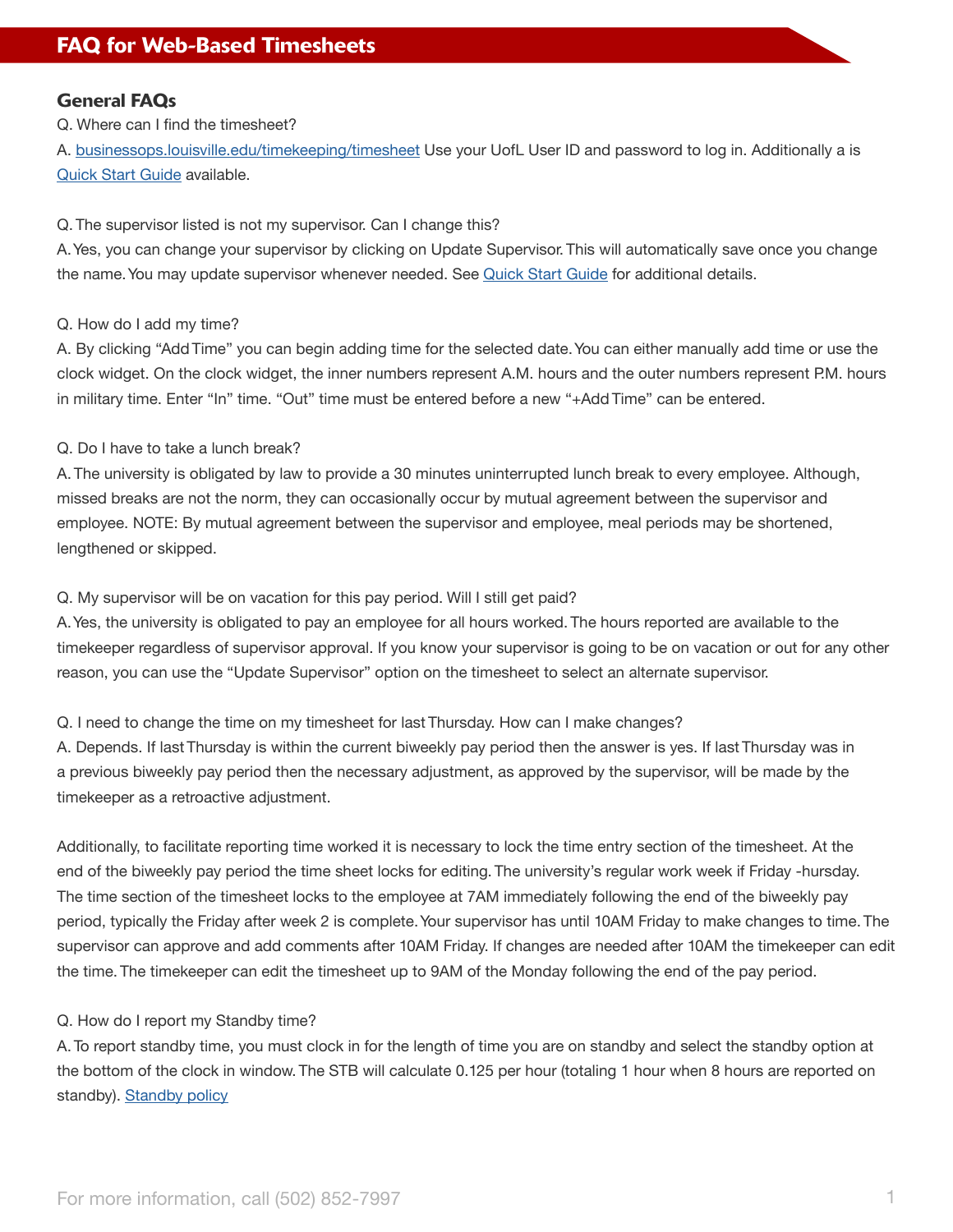Q. How do I report my call in / call back time?

A. To report call in or call back time, clock in for the time worked and select call-in / call back time. You will be paid the appropriate amount of time in accordance with university policy. [Call-in/Call-back policy](https://sharepoint.louisville.edu/sites/policies/library/SitePages/Human%20Resources/Call-In%20-%20Call-Back%20Pay.aspx)

Q. I worked Christmas Day. Do I get straight time for this day?

A. Regular classified employees (benefit eligible) required to work on any of the following seven designated holidays (New Year's Day, Martin Luther King Day, Memorial Day, Independence Day, Labor Day, Thanksgiving Day, Christmas Day) will be paid at a rate of oneand-a-half times their regular straight-time pay rate for the hours worked plus holiday pay at straight-time rate for the time worked on the holiday. [Holidays policy](https://sharepoint.louisville.edu/sites/policies/library/SitePages/Human%20Resources/Holidays.aspx)

Q. What are all the codes listed on the timesheet?

A. These codes represent types of leave to use to indicate your time off. Red are new leave elections and associated codes.

- Bereavement (BRV)
- Community Service Leave (CSL)
- Election (ELE)
- Hazardous (HAZ)
- Holiday (HOL)
- Inclement Weather (WEA)
- Jury (JUR)
- Military (MIL)
- No pay (NON)
- Parental (PRN)
- Personal Leave (CPA)
- Sick (SCK)
- Supervisory approved (SLV)
- Vacation (VAC)

Q. I work second shift. Will the timesheet report my Shift Differential?

A.Yes, if you regularly work a shift that qualifies for shift differential, you must select shift differential when entering your time. Simply click the toggle the shift differential option to yes. The timesheet will report the selected differential for you.

Q. Do I need to enter my time when I am coming and leaving?

A. Best practice is to enter time as you come and go from work. This is a web based timesheet, not a time and attendance system. It will allow you to edit your time if needed. [Time and Attendance Records](https://sharepoint.louisville.edu/sites/policies/library/SitePages/Human%20Resources/Time%20and%20Attendance%20Records.aspx)

Q. Can I enter approved leave for future pay periods?

A. Yes, if you know you will be out of the office using approved leave, you can navigate to the appropriate pay period and enter the leave time.

Q. How do I enter time if I have more than one position?

A. If you have more than one position, the timesheet will have a button "Add time for a different position." Click the button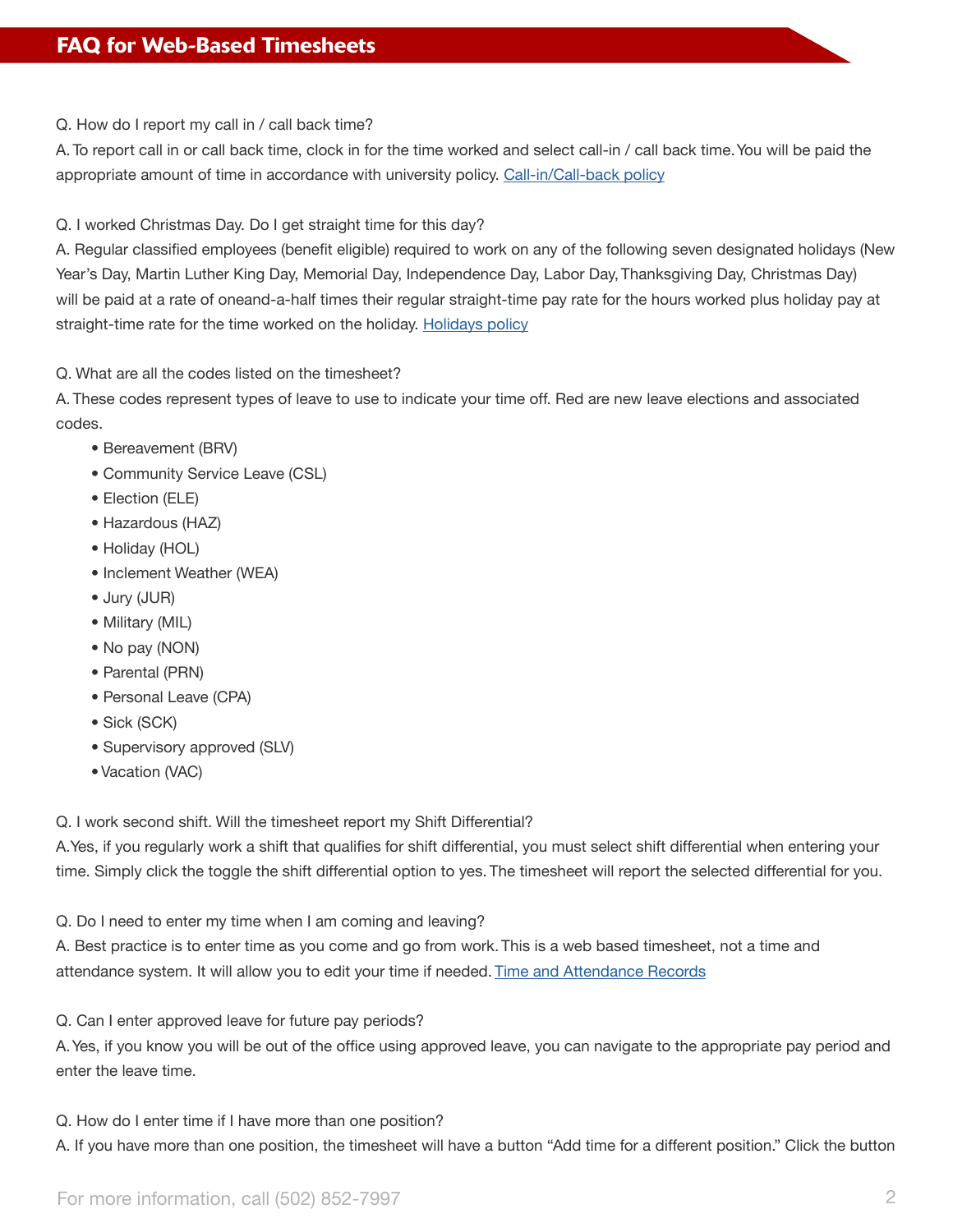and select the position for which you need to enter time. Also be sure that the supervisors are correct for the respective positions.

Q. How do I send this to my supervisor for approval?

A. Once you have verified your timesheet is complete and hit the submit function, your timesheet will automatically show as submitted on the supervisor dashboard.

Q. My timesheet is not showing the hours I just entered correctly, have I done something wrong?

A. You may have inadvertently selected the shift differential, stand by or call in/call back flag. First review your time clock session for the day and correct if the wrong selection was made. If it still is not correct, please contact business operations at [businessops@louisville.edu](http://businessops@louisville.edu) or 502-852-7549.

Q. Comp time is listed in the leave section. I thought this was no longer available?

A. Any existing comp balances may be used through the end of the fiscal year, June 30, 2017. Comp time may no longer be earned.

Q. If my shift crosses days (over midnight, how do I enter?

A. You will start and end the time session on the day your shift begins. The system will know how to calculate this appropriately.

Q. Will the timesheet tell me my leave balances?

A. No, not at this time. We understand this would be valuable and have it on a list for future enhancements. Please view your pay check stub for leave balances.

# Supervisor Questions

Q. How do I access the website to approve my employees' time?

A. You will access the approval functionality by logging in with your UofL User ID and password at this site [businessops.](https://businessops.louisville.edu/timekeeping/approve) [louisville.edu/timekeeping/approve](https://businessops.louisville.edu/timekeeping/approve)

### Q. How do I approve the timesheet?

A. All of your employees that have you listed as a supervisor will show in your dashboard. Select by clicking the employee's name, review the time worked and approve by clicking the "approve timesheet" button. If you need to correct the time, select the "view/edit timesheet."

### Q. How long do I have to approve?

A. Supervisors approve timesheets at any time in the biweekly cycle. Best practice is to approve after all time has been worked. If you approve time early the employee is then locked from changing the time and will have to work with you or the timekeeper to make additional changes. Supervisors may edit time until 10AM on the morning of timesheet entry (typically the Friday immediately following the end of the pay period. After 10AM supervisors can still approve and add comments to timesheets. If changes are needed after 10AM then the timekeeper can still make corrections.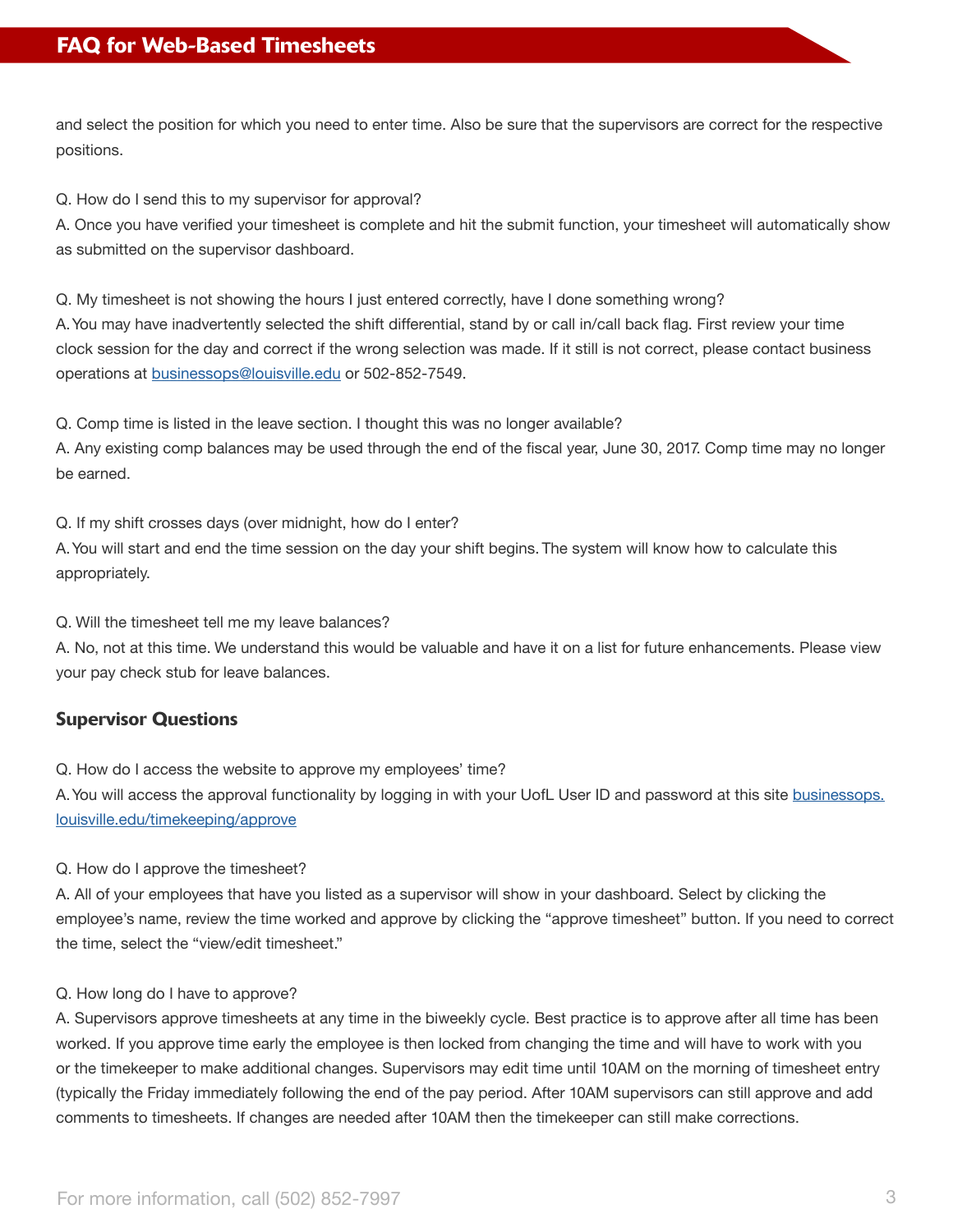Q. What do I do if the timesheet is not correct?

A. If the timesheet is not correct, you will have the ability to correct the timesheet and notify the employee for their review and agreement of the change. Supervisors may edit time until 10AM on the morning of timesheet entry (typically the Friday immediately following the end of the pay period. If changes are needed after 10AM then the timekeeper can still make corrections. Additionally, we suggest noting any changes in the comment field.

Q. Can a supervisor enter time for an employee?

A. Yes, as long as the employee has started the timesheet, the supervisor may edit and add time as appropriate. A notification of any changes will be sent to the employee.

Q. Can a supervisor create a timesheet for an employee?

A. No, an employee must log in to create the timesheet. Once created the supervisor and timekeepers will be able to edit.

Q. Does the supervisor appear on the timekeeper report? A. Yes

Q. If a supervisor is away from the office and cannot approve time, what happens?

A. The timekeeper will proceed with reporting time entered on the time sheet as time reported as worked and should be paid. For the approval, an employee can either a reassign the timesheet to a different supervisor; or b wait until the supervisor returns to have the time approved after the fact.

Q. If an employee is on Family Medical Leave (FML, can the supervisor create the timesheet? A. No, an employee will need to create timesheets in advance for known issues. In cases of unexpected situations please contact Business Operations for assistance (at [businessops@louisville.edu](http://businessops@louisville.edu) or 852-7549)

# Department timekeeper Questions

Q. How do I access the timekeeper report?

A. You will access by logging in with your UofL User ID and password at this site [businessops.louisville.edu/timekeeping/report](https://businessops.louisville.edu/timekeeping/)

Q. How will I know what needs to be entered into PeopleSoft?

A. The timesheet will automatically calculate all time worked, leave codes and applicable premiums and differentials. These calculations and codes will automatically be summarized on your timekeeper report, allowing you to then enter to PeopleSoft.

Q. If I have a timekeeper report summary, will I still be able to review individual timesheets? A.Yes, click the "view/edit timesheet" button to review and/or edit the full timesheet.

Q.Will I be able to see the submission and approval functions? A.Yes, you will be able to see if the employee submitted their time and if the supervisorapproved it.